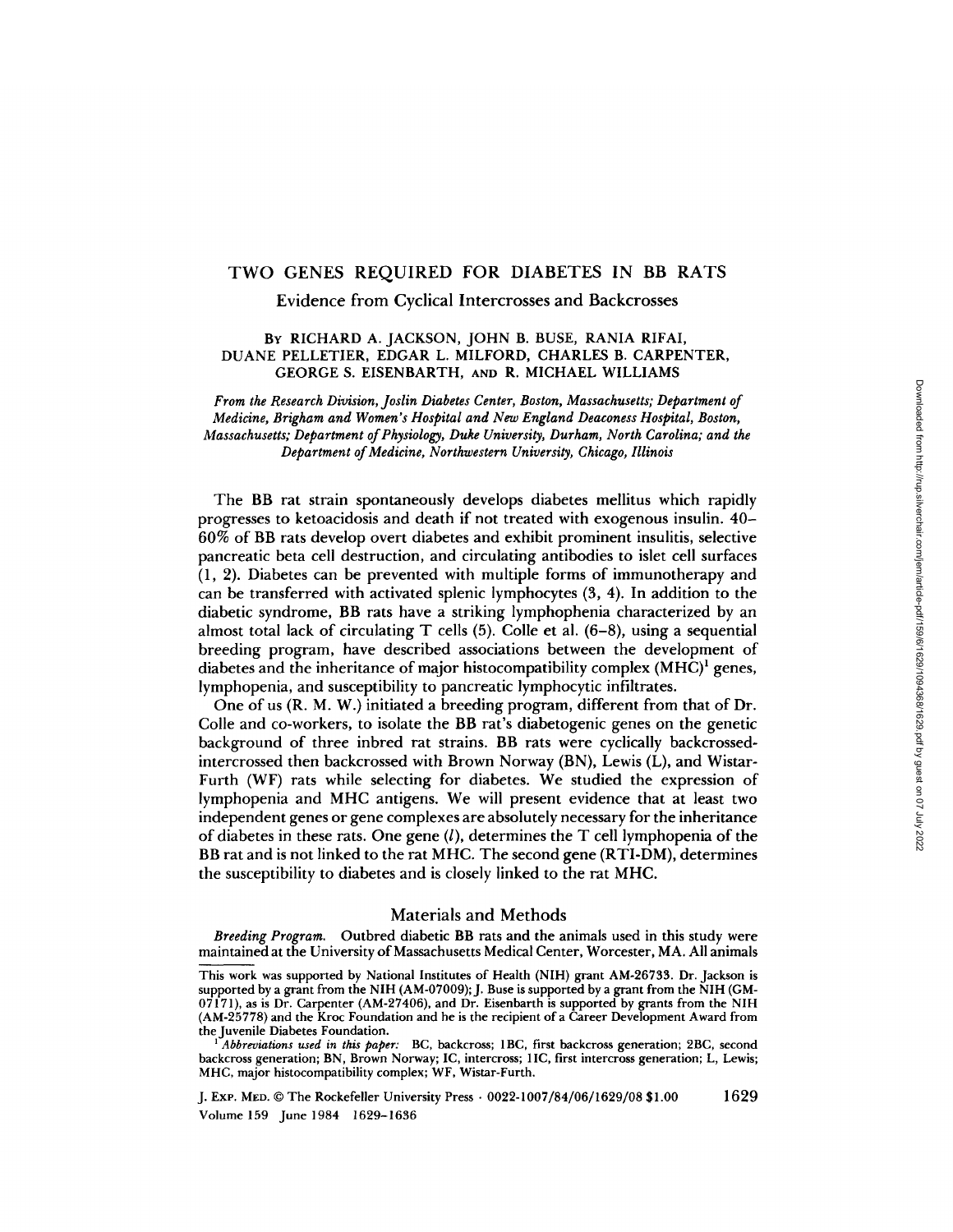were given *ad libitum* rat chow and water, and were observed for the occurrence of diabetes by twice weekly Testape (Lilly, Indianapolis, IN) urine determination. Only animals that lived to 150 d were included in the statistics for this study. After 150 d animals were no longer tested for diabetes, and were usually sacrificed if not needed for breeding. Diabetic animals were treated with once daily subcutaneous injections of insulin, and this dose was adjusted in relation to Testape findings. Diabetic BB/W rats were bred with inbred strains (BN, L, and WF) producing F1 animals. These were intercrossed to produce an F2 generation. Diabetics in the F2 generation were mated with an animal of the original inbred strain producing the first backcross generation (1BC). These animals were interbred to produce the first intercross generation (11C). Diabetic intercrosses were mated with rats from the original inbred strain producing the second backcross generation (2BC) and this cyclical process repeated, selecting for diabetes among the intercross animals. No diabetes was observed in F1 or backcross generations.

*Mononuclear Cell Isolation.* Rats were bled (0.5-1.0 mi) from the tail into heparinized Natelson tubes. Blood was diluted to 5 mi with normal saline and underlaid with 2 ml Ficoll-Hypaque (24:10 vol/vol, 14% Ficoll: 34% Hypaque M; sp gr 1.083). Lymphocytes and monocytes present at the gradient interface were harvested and washed once with a 10-fold excess of RPMI plus G (RPMI 1640 media plus 4  $\mu$ g/ml gentamycin sulfate). Cells were aliquoted in 30- $\mu$ l volumes into 12 × 75 mm glass tubes for lymphocyte subset determination and RT1 typing.

*Lymphocyte Subsets.* Lymphocyte subsets were determined by indirect immunofluorescence. Mouse monocional antibody ascites W3/25, W3/13, OXS, and OX6 were obtained from Accurate Chemical (Westbury, NY); OX 19 was the kind of gift of Dr. Alan Williams (Oxford, England); P3X63 ascites was produced in BALB/c mice in our own laboratory and used as a negative control. Ascites was diluted 1:100 in RPMI plus G plus 0.5% bovine serum albumin (BSA). Mononuclear cells were incubated with 50  $\mu$ l of diluted monoclonal antibody for 45 min at 4°C and then washed twice with 1 ml RPMI plus G. A second incubation was done with 50  $\mu$  fluorescein-conjugated F(ab')<sub>2</sub> goat anti-mouse IgG (Tago Inc., Burlingame, CA) diluted 1:10 in rat serum for 45 min at 4°C. Cells were again washed twice with RPMI plus G. Lymphocyte population percentages were determined using a flow cytometer as described below or with a Leitz-Diavert microscope with fluorescein filters.

*RT1 Typing.* The expression of class I MHC antigens (encoded by the RT1.A locus in rats) was determined by indirect immunofluorescence. Rat monocional antibodies reacting with RT1<sup>"</sup> (expressed by BB and WF rats),  $RT1'$  (L), and RT1<sup>n</sup> (BN) (LW4.13, 4F12.3, and P4G8, respectively) were developed in Dr. Carpenter's laboratory. Pooled supernatants were diluted 1:10 in RPMI plus G plus 0.5% BSA. Mononuclear cells were incubated with 30  $\mu$ l diluted supernatant or 30  $\mu$ l of 1:100 P3X63 ascites for 45 min at 4°C and then washed twice with RPMI plus **G. A** second 45-min incubation at 4°C was done with fluorescein-conjugated rabbit anti-rat IgG (Cappel Laboratories, Cochranville, PA) diluted **1:20** in RPMI plus G plus 0.5% BSA. The cells were again washed twice with RPMI plus G. RT1 antigen expression was determined by internal comparisons of the patterns generated by flow cytometry with the four monocional antibodies described in this section.

*Flow Cytometry.* A Coulter Epics V flow cytometer (Coulter Electronics, Hialeah, FL) was used in all fluorescence studies. A single beam argon laser (488 nm) was operated at 400 mW and focused with a confocal lens. Forward angle light scatter and log integral green fluorescence were simultaneously recorded. The instrument was aligned and calibrated using fluorescein-conjugated latex beads (Coulter Electronics). A 515-nm longpass blocking filter, 560-nm dichroic mirror, and a 560-nm short-pass filter system were used in fluorescence determinations. The light scatter amp gain was set at 5, and the high voltage adjustment for the fluorescent photomultiplier was set at 650. After gating on forward angle light scatter,  $2.5-5 \times 10^3$  cells were analyzed per run. Similar results were obtained using a Leitz-Diavert microscope with fluorescein filters.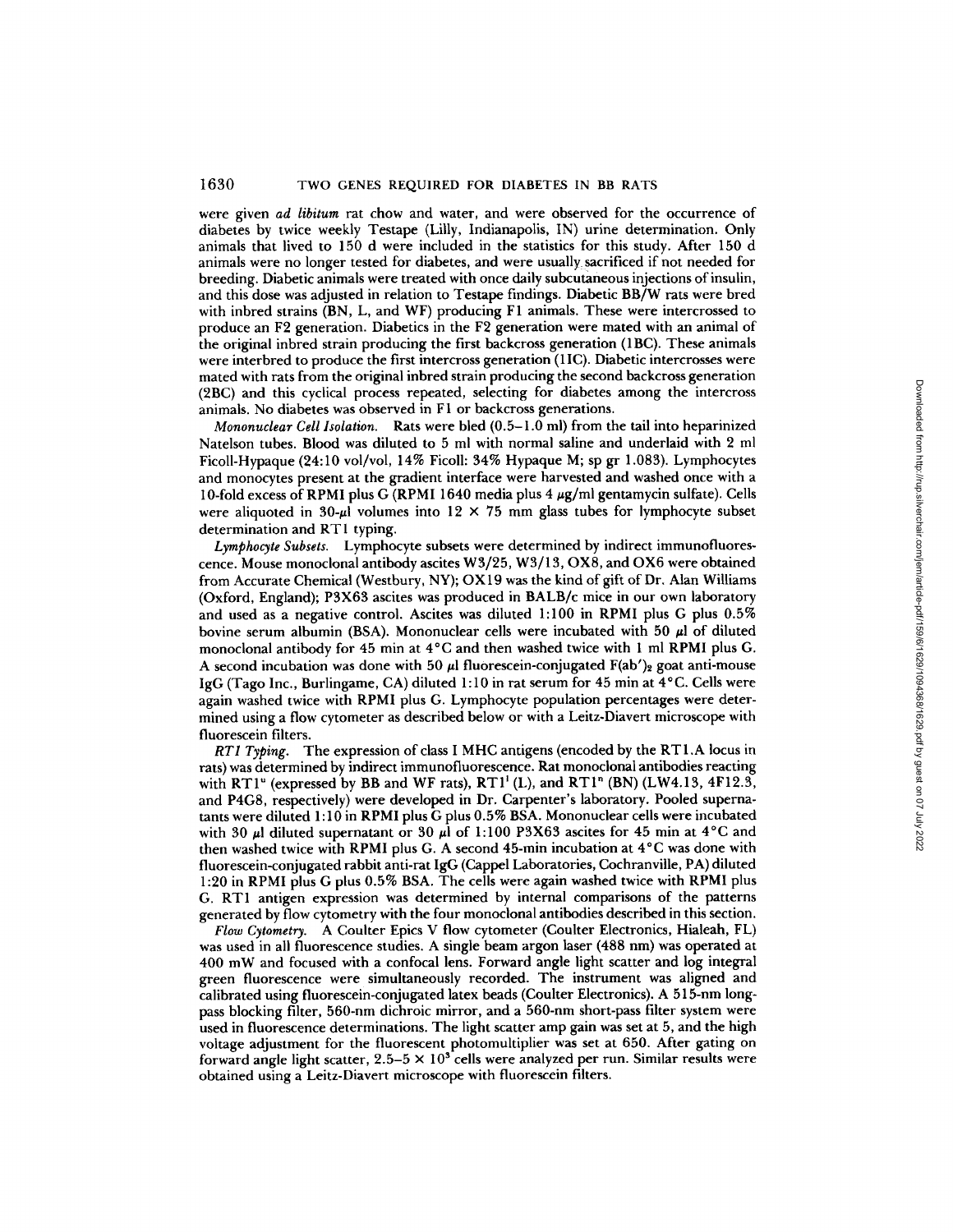## Results

Table I shows the occurrence of diabetes in the breeding program. No F1 or backcross (BC) animals developed diabetes (0/712). Overall 1.7% (71/4253) of F2 and intercross (IC) animals developed diabetes by 150 d of age. There was no significant variation in the incidence of diabetes among strains. Likewise there was no statistically significant variation in the incidence of diabetes among intercross generations.

We studied 99 animals from 17 IC litters for the expression of lymphopenia. We considered rats to be lymphopenic if fewer than 8% of their circulating mononuclear cells were  $W3/25+$ . Normal rats have  $> 25\% W3/25+$  circulating cells. W3/25+ cells are important in graft-vs.-host disease and mediate help in antibody responses to haptens (9). The IC rats segregated into two nonoverlapping groups with respect to the expression of W3/25 on mononuclear cells (Fig. 1). 24% (24/99) of IC animals were severely lymphopenic. There was no significant strain variation, as  $26\%$  (11/42) of Wistar-Furth, 26% (8/31) of Brown Norwegian, and 19% (5/26) of Lewis IC animals were lymphopenic by our criteria. No BC animals (0/35) had decreased percentages of W3/25+ mononuclear cells. The 24% overall prevalence of lymphopenia in IC animals and 0% in BC animals corresponds well with the 25% IC and 0% BC prevalence predicted for the inheritance of a trait determined by a single autosomal recessive gene with 100% penetrance.

We also had the opportunity to examine the T lymphocytes of diabetic animals (blackened symbols in Fig. 1). All diabetic animals  $(11/11)$  were lymphopenic (p  $= 2 \times 10^{-7}$ ). In our experience, no nonlymphopenic rat has ever developed spontaneous diabetes mellitus, and lymphopenia is present from the neonatal period onward (unpublished observation).

The T cell lymphopenia described was also evident using the OX 19 ("panT") and OX8 ("suppressor/cytotoxic") T cell markers (Fig. 2). Antibody W3/13 recognizes a cell surface antigen that is present not only on T cells, but also on large granular lymphocytes and polymorphonuclear cells (10). Because of its broader spectrum, W3/13 does not reveal the T cell lymphopenia as well as the

| Generation          | Wistar Furth |           |          | <b>Brown Norway</b> |                  |          | Lewis    |          |                     | Summary |          |                         |
|---------------------|--------------|-----------|----------|---------------------|------------------|----------|----------|----------|---------------------|---------|----------|-------------------------|
|                     | No.          | No.<br>DM | $\%$ DM  | No.                 | No.<br>DM        | %DM      | No.      | DM       | $\frac{No.}{.}$ %DM | No.     | DM       | $\frac{No.}{\cdot}$ %DM |
| F1                  | 106          | $\bf{0}$  | $\bf{0}$ | 118                 | $\theta$         | $\bf{0}$ | 124      | $\bf{0}$ | $\bf{0}$            | 348     | $\bf{0}$ | $\bf{0}$                |
| F <sub>2</sub>      | 251          | 6         | 2.4      | 949                 | 18               | 1.9      | 351      | 8        | 2.3                 | 1,551   | 32       | 2.1                     |
| 1 BC                | 25           | $\bf{0}$  | 0        | 49                  | 0                | 0        | 19       | $\bf{0}$ |                     | 93      | $\bf{0}$ | $\bf{0}$                |
| 1 <sub>IC</sub>     | 535          | 7         | 1.3      | 533                 | 7                | 1.3      | 177      | 7        | 4.0                 | 1,245   | 21       | 1.7                     |
| 2 BC                | 76           | $\bf{0}$  | $\bf{0}$ | 31                  | $\bf{0}$         | $\bf{0}$ | 0        | $\bf{0}$ | $\bf{0}$            | 107     | $\bf{0}$ | $\bf{0}$                |
| 2 IC                | 694          | 7         | 1.0      | 106                 | $\boldsymbol{2}$ | 1.9      | $\bf{0}$ | 0        | $\bf{0}$            | 800     | 9        | 1.1                     |
| 3 BC                | 89           | $\bf{0}$  | $\bf{0}$ | 13                  | $\bf{0}$         | $\bf{0}$ | 0        | $\bf{0}$ | 0                   | 102     | 0        | 0                       |
| 3 IC                | 657          | 9         | 1.4      | $\bf{0}$            | $\bf{0}$         | $\bf{0}$ | 0        | 0        | $\bf{0}$            | 657     | 9        | 1.4                     |
| 4 BC                | 62           | $\bf{0}$  | $\bf{0}$ | $\bf{0}$            | $\bf{0}$         | $\bf{0}$ | 0        | $\bf{0}$ | 0                   | 62      | $\bf{0}$ | $\bf{0}$                |
| $\Sigma$ F1, ALL BC | 358          | $\bf{0}$  | $\bf{0}$ | 211                 | $\mathbf 0$      | $\bf{0}$ | 143      | 0        | 0                   | 712     | $\bf{0}$ | $\bf{0}$                |
| $\Sigma$ F2, ALL IC | 2.137        | 29        | 1.4      | 1,588               | 27               | 1.7      | 528      | 15       | 2.8                 | 4.253   | 71       | 1.7                     |

| ı |  |
|---|--|
|---|--|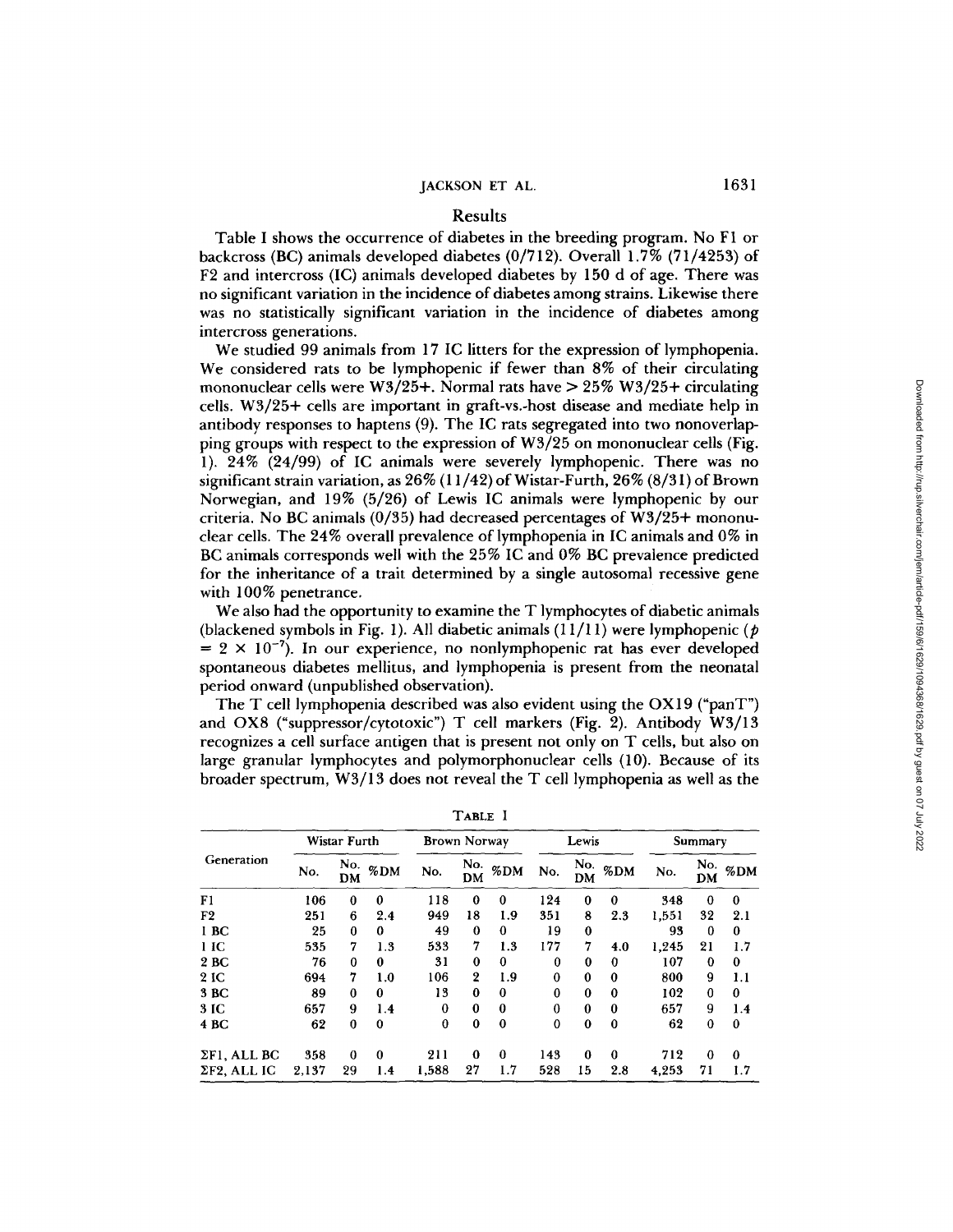

FIGURE 1. Percentage of W3/25 positive cells were studied in backcrosses and intercrosses of Lewis  $(\diamond)$ , Brown Norway  $(\circ)$ , and Wistar-Furth  $(\circ)$  rats. Darkened symbols denote diabetic animals. Littermates are represented as columns. W3/25 positive cells were determined in IC 1 Lewis rats (LEW 1), ICI Brown Norway (BN 1), IC2 Brown Norway (BN 2), and IC4 Wistar-Furth (WF 4). *IC* column represents all intercross litters studied. *OTHER DIABETIC* represents diabetic animals whose littermates were not studied. *BC* column represents the percentage of W3/25+ cells in backcross animals.



FIGURE 2. Fluorescence histograms on two IC rats, one with and one without T cell lymphopenia, using monoclonal antibodies recognizing different T cell subsets. P3 is a negative control. X-axis, log integral green fluorescence; Y-axis, cell number.

other antibodies tested. Occasional lymphopenic animals have percentages of W3/13+ cells that are within our normal range although their OX19+ cells are greatly decreased (Fig. 3). In two-parameter fluorescent flow cytometer patterns (Fig. 4), it can be seen that the size distribution (as determined by forward angle light scatter) of the W3/13+ cells is different between lymphopenic and normal rats. In the lymphopenic animals, W3/13+ cells are OX 19 and W3/25 negative,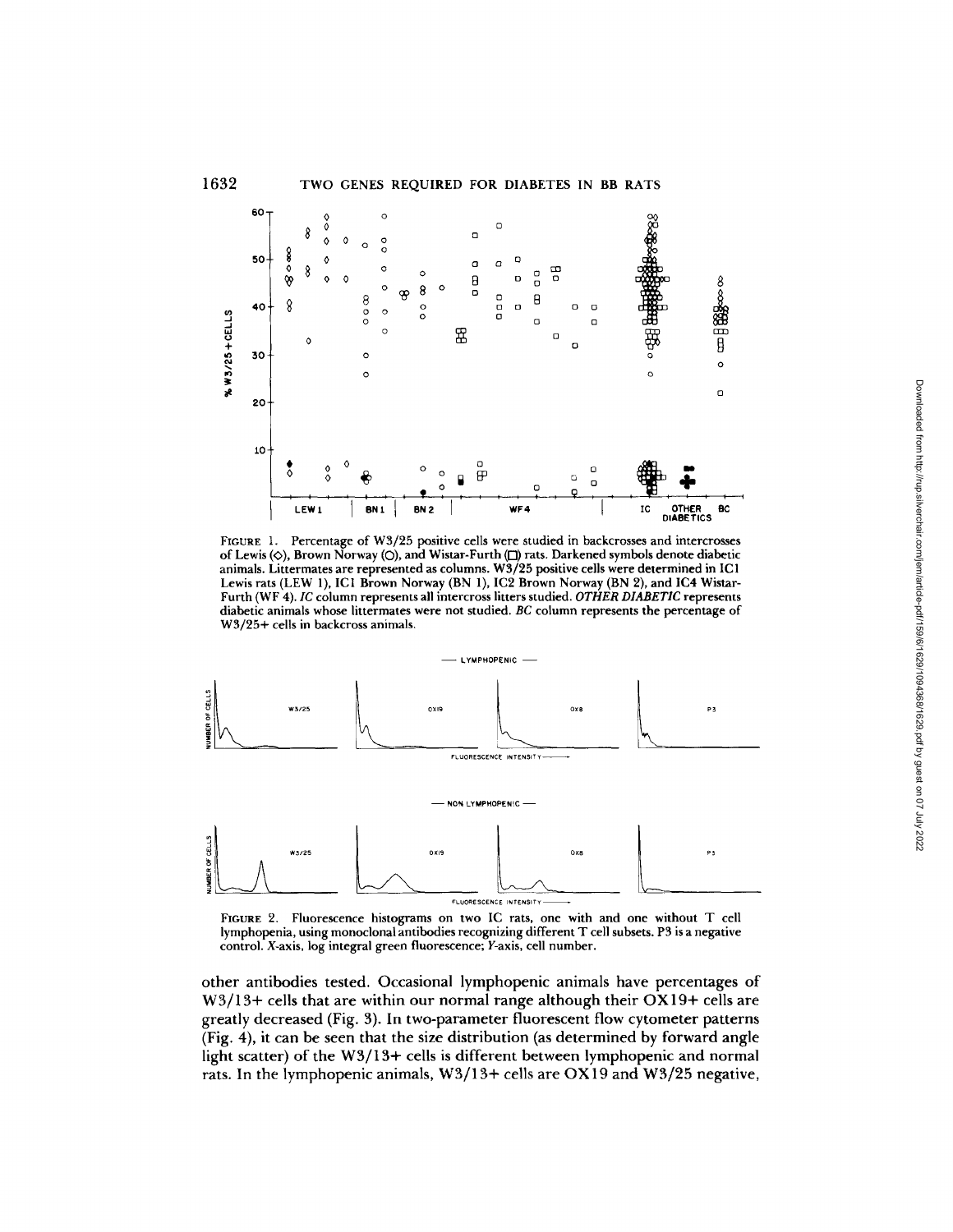

FIGURE 3. Fluorescence histograms on two IC rats, one with and one without T cell **lymphopenia** using monoclonal antibodies OX 19 (T cell specific antibody) and W3/13 (T cells **and** some non-T cells).



FIGURE **4. Two-parameter** histograms on two IC rats, one with and one without T cell lymphopenia. The X-axis represents forward angle light scatter which increases with increasing cell size. Mononuclear cells show greater forward angle light scatter than **erythrocyte and** noncellular debris which is near the origin. The Y-axis represents log intergral green fluorescence. OX 19 is a T cell specific antibody, W3/13 reacts with T and some non-T cells.

**whereas in the nonlymphopenic rats the great majority are T cells (OX19+, W3/25+).** 

**The rat major histocompatibility complex is termed RT 1. The BB rat shares**  the RT1<sup>u</sup> type with WF rats, and differs from BN (RT1<sup>n</sup>) and L (RT1<sup>1</sup>) rats. Monoclonal antibodies reacting with the RT1<sup>u</sup>, RT1<sup>1</sup>, and RT1<sup>n</sup> class I alloanti**gens were used to follow the inheritance of BB RTI" genes among L and BN intercrosses. Among diabetic animals eight of nine were homozygous for RT 1% and one was a u/n heterozygote. All 19 BC animals studied (19/19) were heterozygotes (u/n or u/l), indicating that their diabetic parents expressed at least one u haplotype. Lymphopenia was independent of RT1 haplotype.**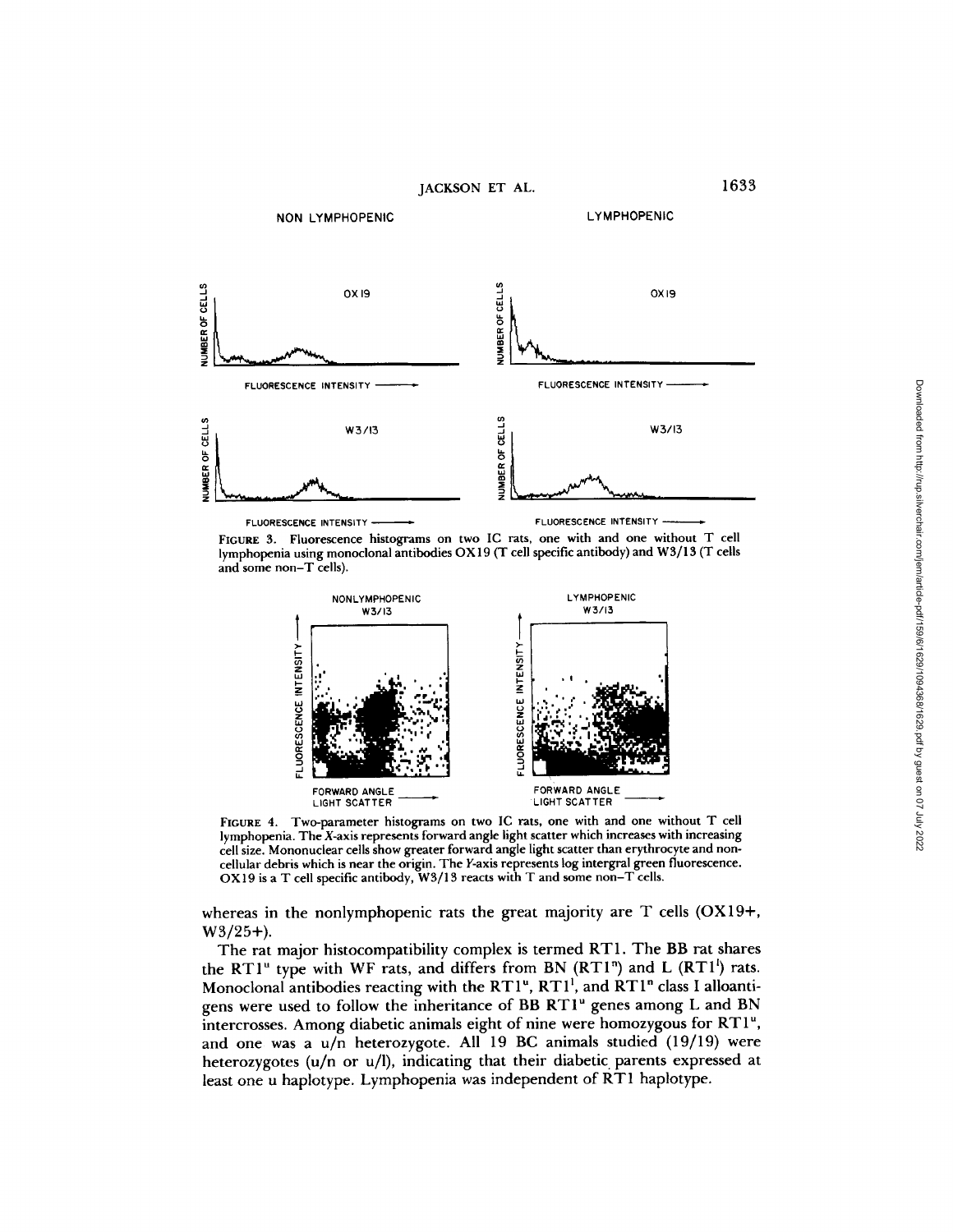#### Discussion

The breeding used in this study was designed to transfer the genes necessary for the expression of diabetes mellitus in the BB rat to several inbred rat strains. During the breeding, animals were selected only on the basis of overt diabetes, without knowledge of lymphopenia or RT 1 phenotype. As a first approximation, the genome that is not linked to genes involved in the diabetic process undergoes serial 1:1 dilutions by repeated backcrossing. Intercrossing merely allows for the expression of recessive genes. This type of breeding protocol is particularly powerful for genetic studies because of its straightforward nature and its inherent positive and negative selection pressures. Using these animals, we have found that there are at least two independent genes needed for the expression of the diabetic phenotype in BB rats.

The T cell lymphocytopenia of BB rats has now been described by many groups around the world (11). Its importance to the diabetic syndriome in BB's can be inferred from the fact that replacement therapies such as bone marrow transplantation and mononuclear cell transfusion can prevent the diabetes (12, 13). Our data indicate that the iymphopenia is inherited by simple autosomal recessive genetics. No BC animals exhibit lymphopenia, but 24% of intercrosses do. Furthermore, 11 of 11 diabetic animals were lymphopenic, supporting our hypothesis that the T cell lymphocytopenia is absolutely required for the development of diabetes ( $p = 2 \times 10^{-7}$ ).

We also determined the RT1 haplotype of the L and BN IC rats. There was no association between RT1 type and lymphopenia. However, eight of nine diabetic animals were homozygous for the BB's  $RT1^{\nu}$  and the other was a  $u/n$ heterozygote. This association beteen RT1 type and the expression of diabetes is strengthened by its presence in animals that have undergone three backcrosses. Among diabetic animals, the 8:1 excess of RT1 homozygotes over heterozygotes suggests that the probability of an animal becoming overtly diabetic is increased by having two RT 1-DM genes, though an occasional RT 1-DM heterozygote can also develop diabetes. This would be analogous to experimental allergic encephalomyelitis in which susceptibility and severity of this disease is linked to RT1 so that animals homozygous for Ir-EAE develop more severe disease (14). Alternatively, RT1-DM could be a strictly recessive gene and there has been a crossover between the RT1-DM site and the RT1.A locus in the one diabetic u/n heterozygote. The lack of a higher percentage of diabetes among  $WF(RTI^{u})$  intercrosses, when compared with L and BN intercrosses, suggests that the RT1-DM gene linked to the  $RT1^u$  of BB rats is not present in WF animals, though they share the same serologically defined class I antigens. The linkage of susceptibility to induction of autoimmune endocrine disease with the MHC region has been established in the mouse, where a point mutation in the H-2 region can result in conversion from disease resistance to susceptibility (15).

This study is in general agreement with the findings of Dr. Colle and coworkers (6-8) in matings of BB rats with either Buffalo or Lewis rats. They used a very different breeding program (following sequential generations rather than backcross and intercross) and the non-T cell specific monoclonal antibody W3/13 to examine lymphopenia. Though their studies reveal a trend towards a recessive lymphopenia gene related to diabetes and independent of RT1 inher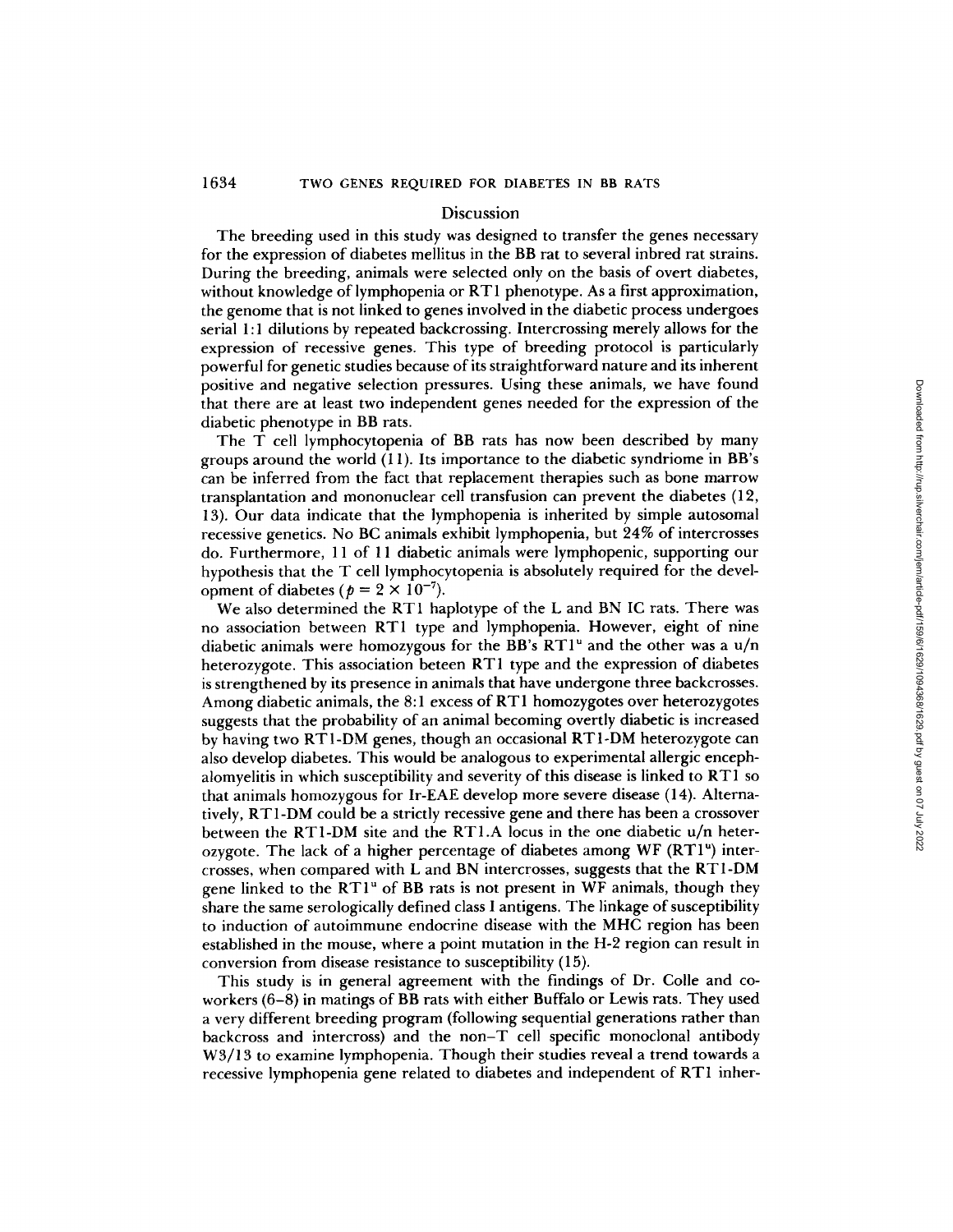itance, the genetic relationships were complicated by the development of diabetes in 1 of 11 BB  $\times$  Buffalo F1 animals (7). We found no diabetic animals in 348 F1 animals nor in 364 backcrosses. In the Montreal study, lymphopenia was associated with diabetes using the W3/13 marker, but the percentage of W3/13+ cells was 10-35% in lymphopenic animals (7), greatly exceeding what we find with OX 19 or W3/25. Additionally, in their studies lymphopenia is variable in its age of development and was not present in 2/12 diabetic rats before the diagnosis of diabetes. This difference is probably due to the use of antibody W3/13, which lacks the T cell specificity of antibodies OX 19, W3/25, and OX8 in peripheral blood (Figs. 3 and 4).

In breeding studies of an early colony of BB/W rats, Like and co-workers (3) concluded that "diabetes is transmitted as an autosomal recessive gene," but felt that "the data do not rule out the possibility that more than one gene is involved in the syndrome's transmission." We suspect that one of the alleles segregating in their early colony was associated with normal T lymphocyte numbers; that is, all of their early BB/W rats were not iymphopenic, though they may all have carried RT1-DM. If this were the case, then diabetes susceptibility would be present only in lymphopenic animals, and would follow an autosomal recessive inheritance pattern.

The finding that at least two separate genes are absolutely required for expression of diabetes in this BB rat colony, one gene (l) producing an easily recognized phenotype, should aid in the search for specific diabetogenic gene products in these animals.

### Summary

The BB rat develops a syndrome of autoimmune diabetes similar to Type I diabetes of man. It also has a severe T cell lymphopenia. As part of an ongoing breeding program to transfer the diabetogenic genes of the BB rat onto inbred rat strain backgrounds, diabetic animals were used in a backcross (BC)-intercross (IC)-backcross breeding scheme with Brown Norway (BN), Lewis (L), and Wistar-Furth (WF) inbred rats. We have used monoclonal antibodies to analyze both lymphopenia and major histocompatibility (MHC) antigens (the RT 1 locus in the rat) in relation to the development of diabetes. To examine T cell subsets we used a panel of monoclonal antibodies, in particular W3/25 and OX19, which discriminate the abnormal phenotype better than W3/13. In our breeding program, at least two independent genes or gene complexes are required for the expression of diabetes. One gene determines the lymphopenia, is inherited by simple autosomal recessive genetics and is not linked to the MHC. The second gene is linked to the MHC. Both genes are necessary, but neither gene is sufficient by itself for the development of diabetes.

The authors greatly appreciate the skillful secretarial assistance of P. Cronin and expert technical assistance of A. Rabizadeh.

*Received for publication 28 December 1983 and in revised form 13 March 1984.*